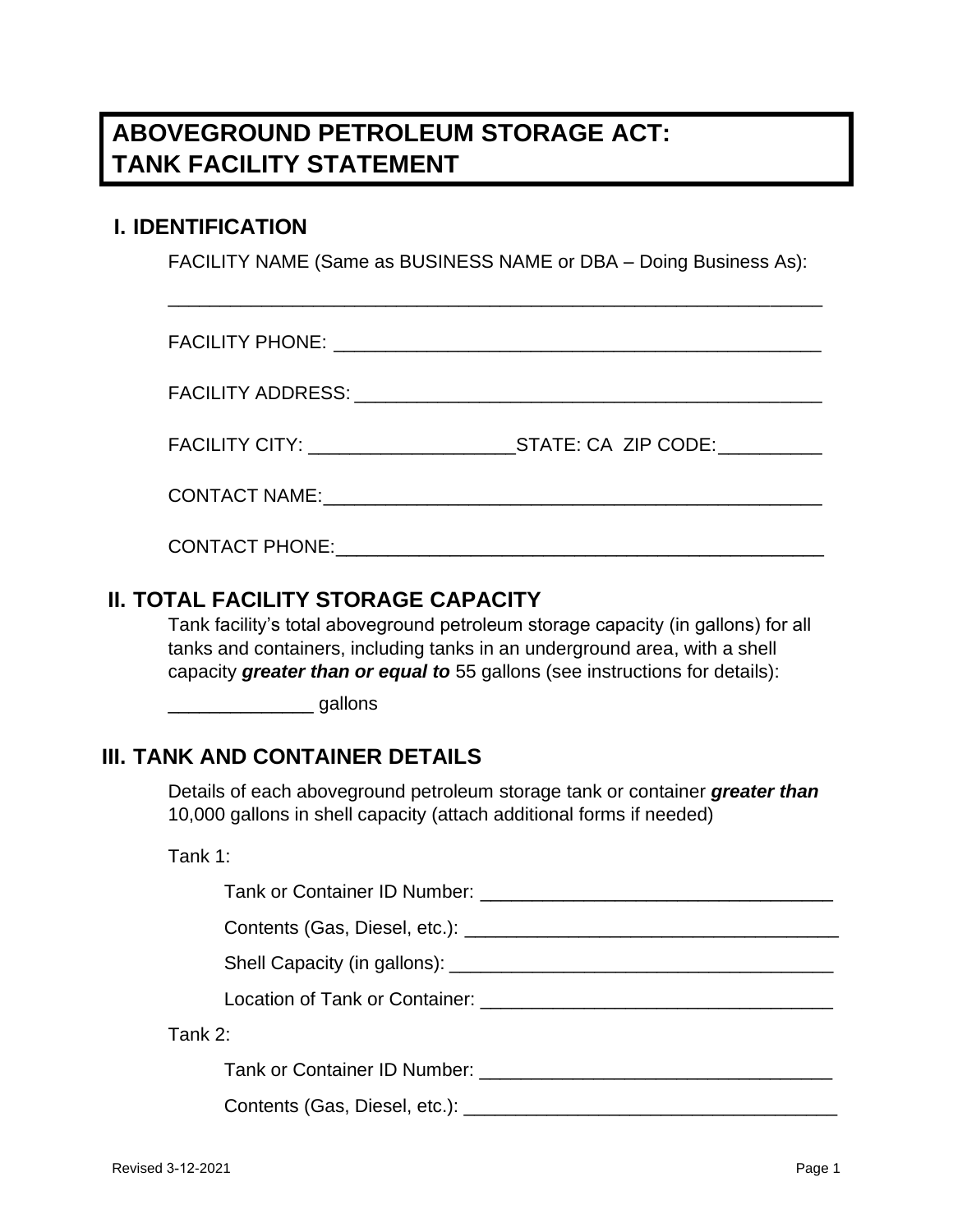| Tank 3:                                                                                                        |
|----------------------------------------------------------------------------------------------------------------|
|                                                                                                                |
|                                                                                                                |
|                                                                                                                |
|                                                                                                                |
| Tank 4:                                                                                                        |
|                                                                                                                |
|                                                                                                                |
|                                                                                                                |
|                                                                                                                |
| Tank 5:                                                                                                        |
| Tank or Container ID Number: New York Container and Container and Container and Container and Container and Co |
|                                                                                                                |
|                                                                                                                |
|                                                                                                                |
| Tank 6:                                                                                                        |
|                                                                                                                |
| Contents (Gas, Diesel, etc.):                                                                                  |
|                                                                                                                |
|                                                                                                                |
| Tank 7:                                                                                                        |
|                                                                                                                |
|                                                                                                                |
|                                                                                                                |
|                                                                                                                |

**Clear/Reset Form**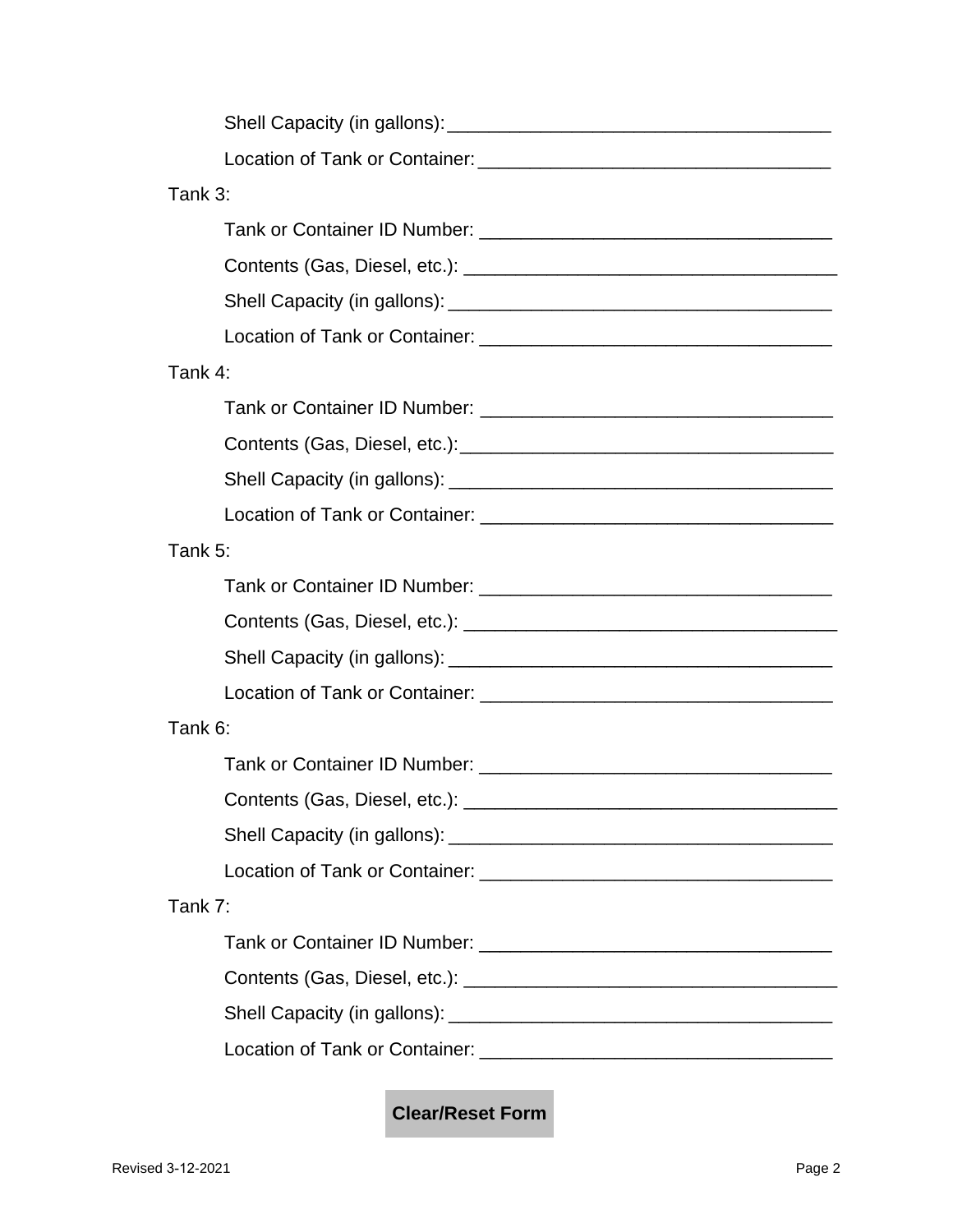# **ABOVEGROUND PETROLEUM STORAGE ACT: Tank Facility Statement Instructions**

A tank facility is subject to the Aboveground Petroleum Storage Act (APSA) if any of the following apply:

- a. The tank facility is subject to the oil pollution prevention regulations specified in the Code of Federal Regulations, Title 40, Part 112 (commencing with section 112.1); **OR**
- b. The tank facility has a storage capacity of 1,320 gallons or more of petroleum; **OR**
- c. The tank facility has a storage capacity of less than 1,320 gallons of petroleum **AND** has one or more tanks in an underground area meeting the conditions specified in the Health and Safety Code (HSC) Section 25270.2(o)(1). If this subdivision is applicable, only tanks meeting the conditions specified in HSC Section 25270.2(o)(1) shall be included as storage tanks and subject to APSA.

Each owner or operator of a tank facility that is subject to APSA is required to submit a Tank Facility Statement annually into the California Environmental Reporting System (CERS). A Hazardous Materials Business Plan (HMBP) submittal into CERS satisfies the requirement to file the Tank Facility Statement.

# **I. FACILITY INFORMATION**

FACILITY NAME – Enter the full legal name of the tank facility. (Same as BUSINESS NAME or DBA-Doing Business As.)

FACILITY PHONE – Enter the phone number, area code first, and any extension.

FACILITY ADDRESS – Enter the street address where the tank facility is located. No post office box numbers are allowed. This information must provide a means to locate the facility geographically.

CITY – Enter the city or unincorporated area in which the tank facility is located.

ZIPCODE – Enter the zip code of the tank facility. The extra 4-digit zip code may also be added.

CONTACT NAME – Enter the name of the person, who receives aboveground storage tank correspondences, for the tank facility.

CONTACT PHONE – Enter the phone number of the person who receives aboveground storage tank correspondences for the tank facility, area code first, and any extension.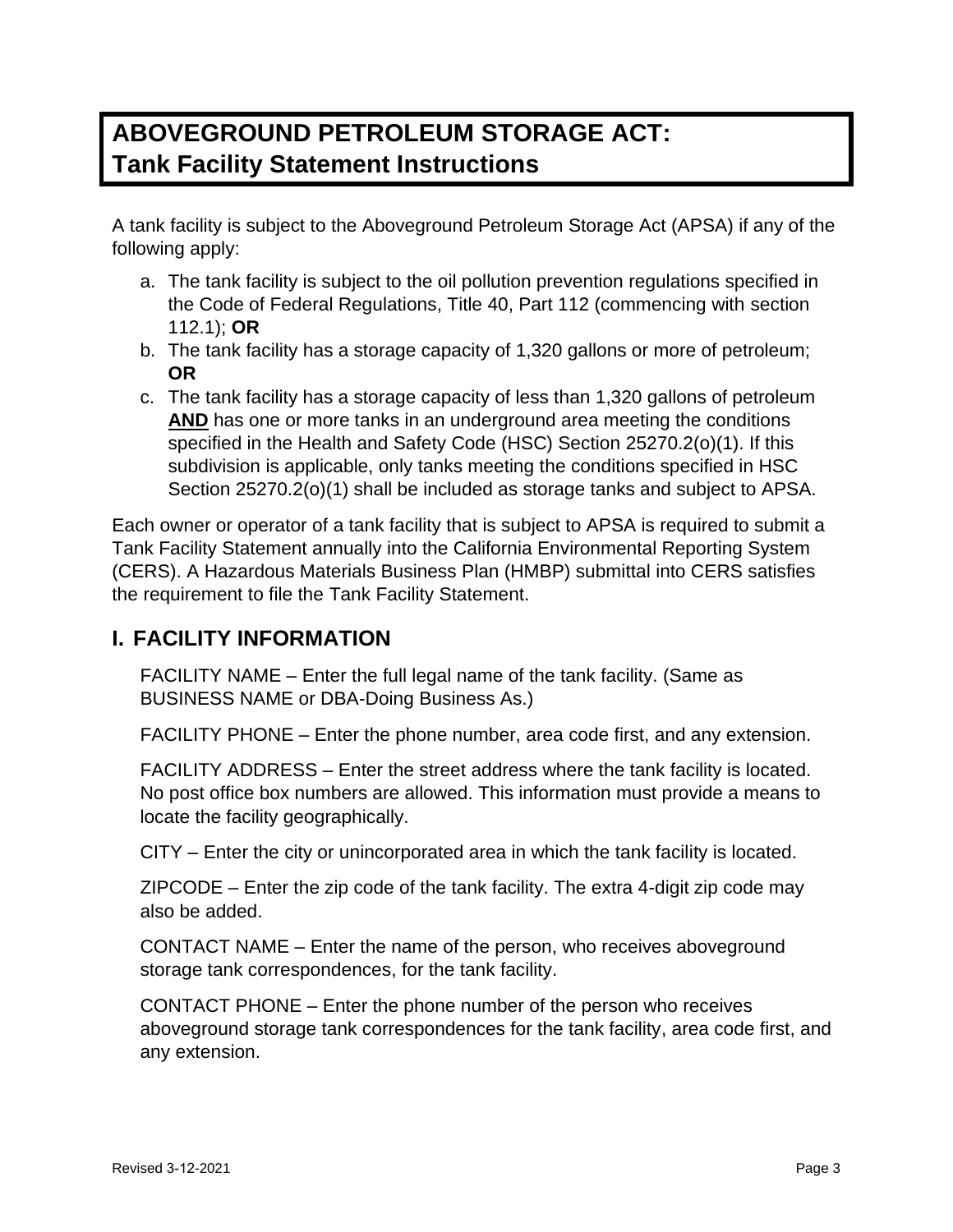## **II.TOTAL FACILITY STORAGE CAPACITY**

TOTAL FACILITY STORAGE CAPACITY – Enter the facility's total aboveground petroleum storage tank capacity (in gallons). Add the *shell capacity* of each aboveground petroleum storage tank and container, including each tank in an underground area, greater than or equal to 55 gallons. Do not enter the actual volume stored in the tank or container. To calculate the capacity of 55 gallon drums on site, use the **maximum** number of drums that would typically be stored at your facility.

### **III. TANK AND CONTAINER DETAILS**

Provide details of each aboveground petroleum storage tank and container greater than 10,000 gallons in shell capacity (attach additional forms if needed) at your facility. If your facility does not have an aboveground storage tank or container with shell capacity greater than 10,000 gallons, you can skip the data fields in this section of the Tank Facility Statement.

TANK OR CONTAINER ID NUMBER – Enter a unique identification number for each aboveground petroleum storage tank and container at your facility. You may create your own numbering system.

CONTENTS – Enter the contents (i.e. DIESEL, GASOLINE, OIL, etc.) of each aboveground petroleum storage tank and container at your facility.

SHELL CAPACITY – Enter the shell capacity (in gallons) of each aboveground petroleum storage tank and container at your facility.

LOCATION OF TANK OR CONTAINER – Enter the general location of each aboveground petroleum storage tank or container at your facility (e.g., at north end of facility; inside maintenance shop).